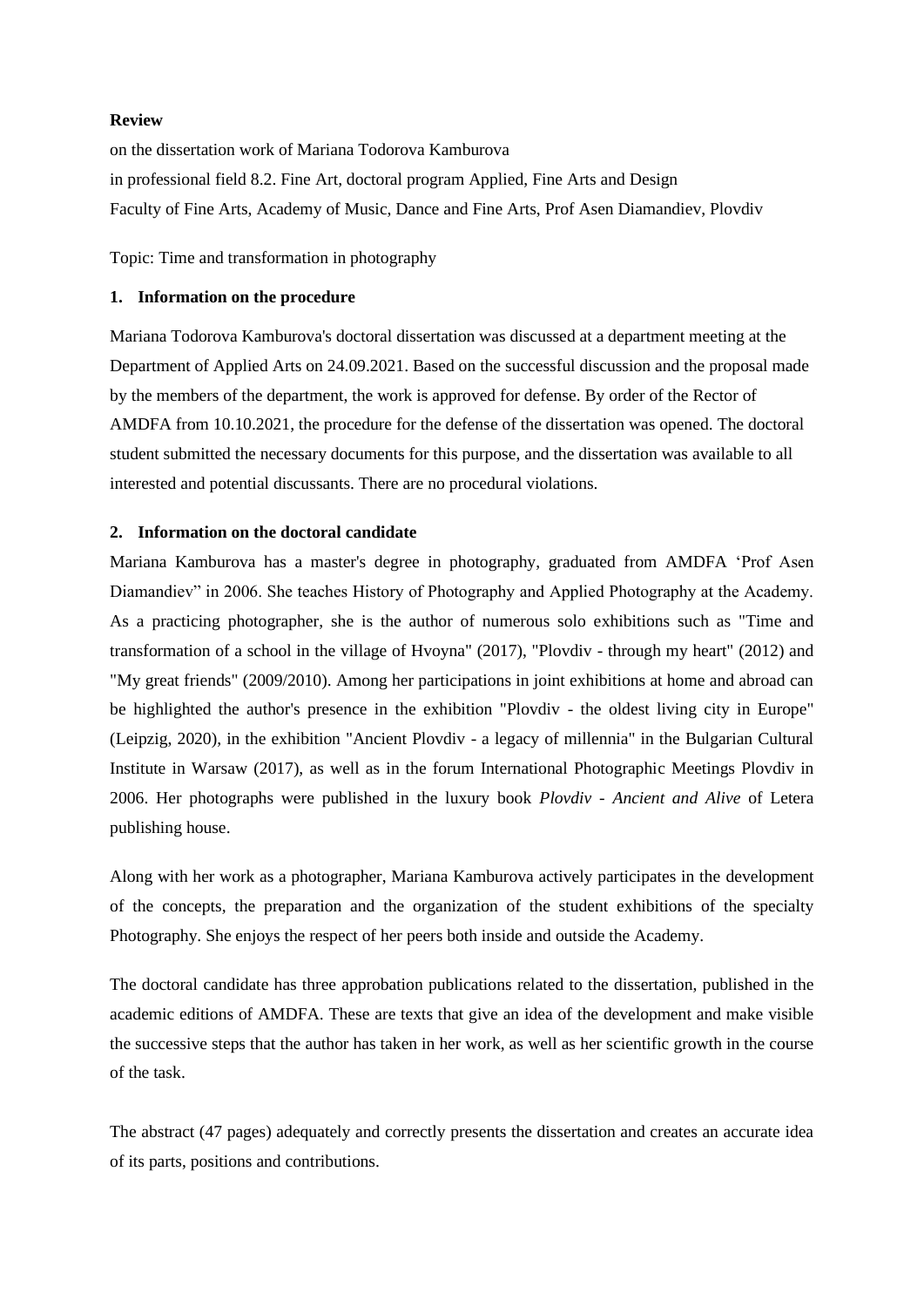## **3. Description of the dissertation**

The dissertation *Time and Transformation in Photography* consists of an intro (three introductory paragraphs), three chapters, a conclusion, a bibliography and an appendix consisting of over 90 photographic examples.

**Chapter one**, entitled "Science in the Capture of Photographic Time", examines a series of milestones in the history of photography that centered around several main focuses: (1) the process and the ways of recognizing the new media on the basis of its cognitive potential, and its connection with the particularly expanding system of science in the context of the mid-nineteenth century; (2) the emancipation of the new media towards other artistic media and especially towards the media of painting - a development that goes through different stages and ideas about the place and the function of photography; (3) the reflection on the photograph as symptomatically based on the problem of the changing exposure time. In this way, the work gradually introduces the problems of *time*, having already established and adjusted the historical context of the photographic media. At this stage, it is a private and more precisely technologically relevant aspect to the dissertation problem. This otherwise private point of view, however, is fully developed in the perspective of modernism in parallel with the construction of the media status of photography, so this story has its motivation and place here. A general expression of the parable made in this first chapter is contained in the emblematic work of Hartmut Rosa *Acceleration and Alienation* - not accidentally repeatedly used by Mariana Kamburova as a key to the topic.

**Chapter two**, entitled "Photographic Theories", discusses the development of the perception of photography at a meta-level removed from the immediate practice, which dates back to about the second half of the twentieth century, although the immediate roots and particularly striking manifestations of this meta-level date back to the beginning 1930s (Benjamin, Krakauer). At this point, the dissertation has already reached its natural "theoretical" core: the notions of time arising from different humanitarian fields and traditions (physical, anthropological, philosophical, sociological). Here is the importance of the temporal position of the existential, as well as perhaps the even more difficult task of directing this issue to areas that only a hundred years ago were perceived as an indisputable space of the aesthetic. But photographers benefit from having a relatively small number of specialized books, written with a good and effective didactic setting, that build solid bridges between the philosophical phenomenological tradition and the innumerable plantations of images and their mimicry. Fragments of these bridges create the precondition for landing in this section - the possibility of debarking, of successfully forcing the flow of time. The flow of the elusive transformations of the matter into the "chronos", interrupted by the cutting (or piercing, as Bart says) of the *kairos* (for comparison with p. 20) – the forcing at the moment of origin, the appearance of the super-distant in the immediate vicinity of oneself, the moment of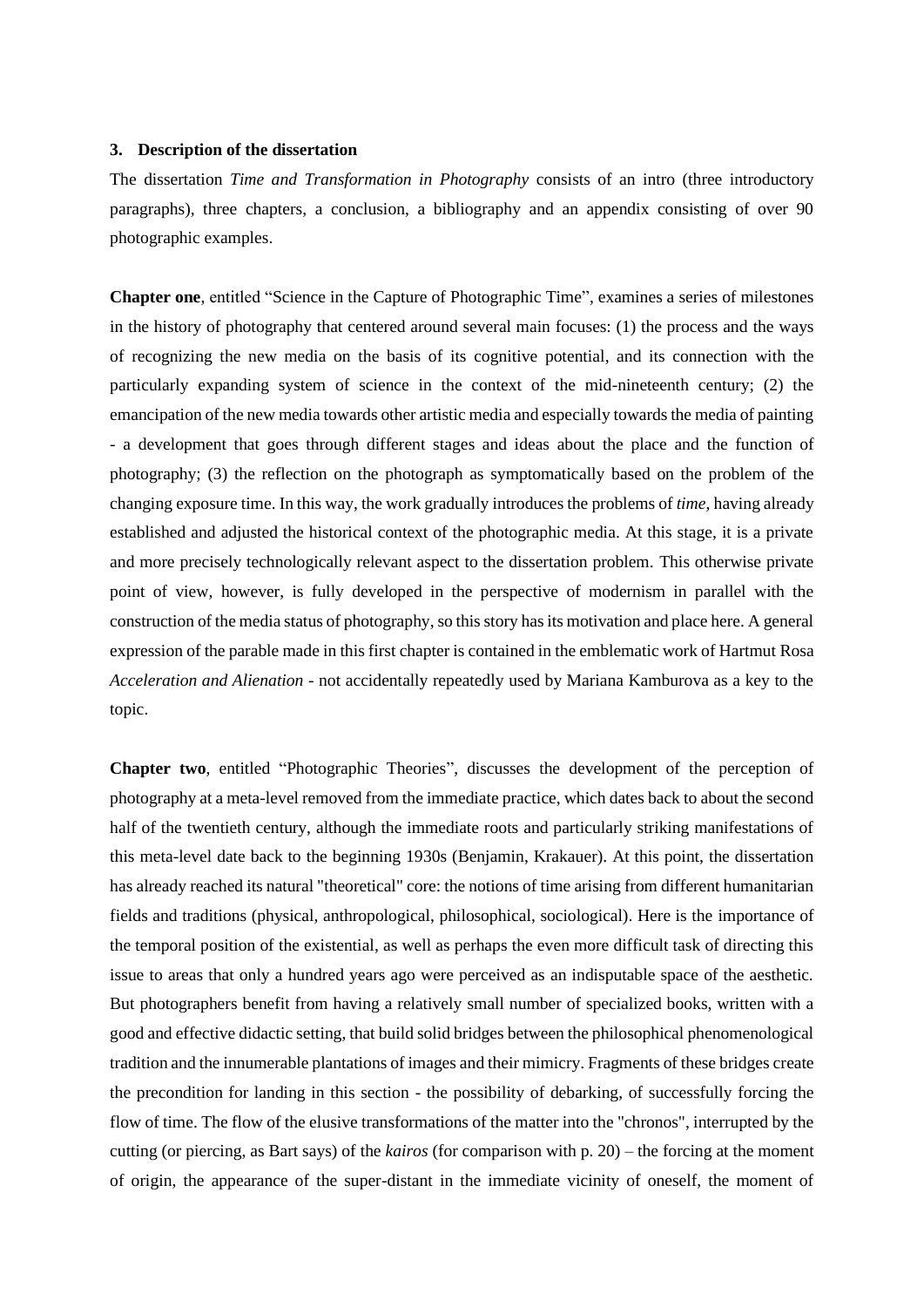awakening, of astonishment, of the decision, of the profane enlightenment or the moment of the shooting - this is the coordinate system of the thesis.

**Chapter three** - "Photographic interpretations of time", presents two independent analytical views of the author. One is a comprehensive study of the problematization of the concept of "found photography", derived directly from the post-Dadaist notion of "objet trouve". Here, along with focusing on specific descriptions of individual projects, the dissertation returns to the historical logic of development - this naturally leads to the legacy of Lautreamont (107) and the surrealists with the characteristic presence of Susan Sontag with her setting from *Melancholy Objects*. In this interpretive "nest" are placed the experience of Tihomir Stoyanov, literally renewing the search for random (unnecessary, unrecognized,) photograph by surrealists, hand-embroidered photographs of Carolle Benitah, intertextual projects by William Mokrinski, David Shouder's visualization of places of blockage, the search for those "bugs" in which memory "jumps", began to combine into a mechanical arbitrariness. The section continues with the presentation of the conceptual projects of Thomas Hauser, Joachim Schmid, etc. For this purpose, the thesis identifies a segment of the issues of futuristic experiments and reflection of Arturo Bragaglia and in the conceptual logic of this segment arranges the projects of Klaus Rinke, Roman Opalka and the autobiographical perspective of the current time in Sonya Stankova's project *In Mom's Home*.

As partial shortcomings of the dissertation work can be pointed out insufficient internal structure of the individual chapters, some distraction of ideas and lack of concentration. Such defocusing is a result of the not very precisely defined topic – both "time" and "transformations" are not clarified and, accordingly, are not aimed at any single plan of understanding. Although the work often loses its clarity, Mariana Kamburova still coped with the great challenge of the topic and went her own way, finding the form in which to collect and arrange and successfully subordinate her scientific and professional foundations.

#### **4. Scientific contributions**

- The problem of temporal placement of the photographic image is one of the central focuses in the media reflection of this subject and at the same time represents an essential node in the cognitive potential of photography. Every attempt to understand and rethink it is a contribution, because it leaves traces of a subjective consciousness and reconfigures the content of the problem.

- A specific significant contribution of the work is the consolidation of the connection between the historical perspective of the presence of photography and its media - critical reflection. If so far these two areas of scientific interest in photography have been present, if not separately, then by means of already developed by significant theoretical works for their own purposes exemplary infrastructure, Mariana Kamburova's efforts bring together different in their intentions exemplary networks.